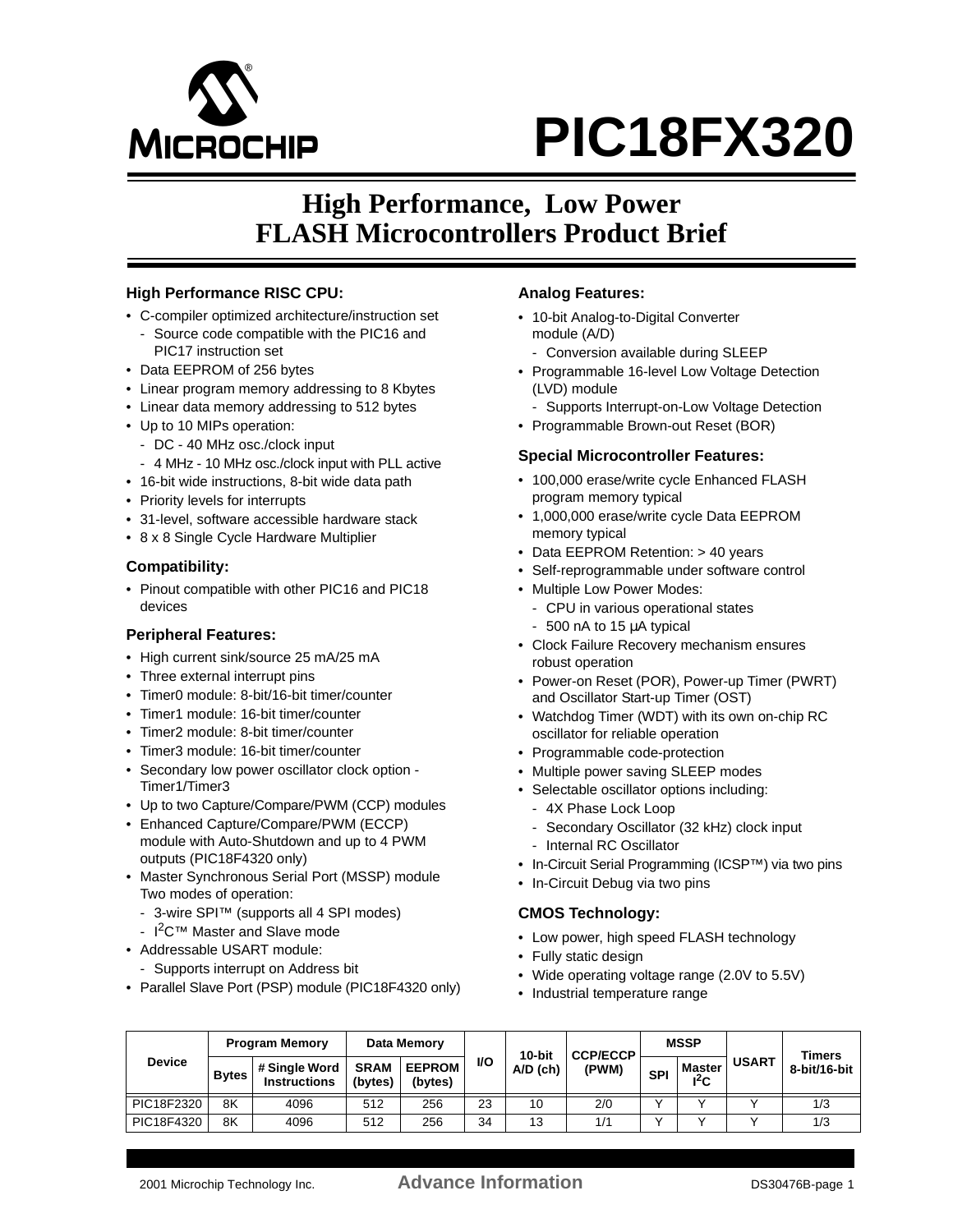# **PIC18FX320**

#### **Pin Diagrams**

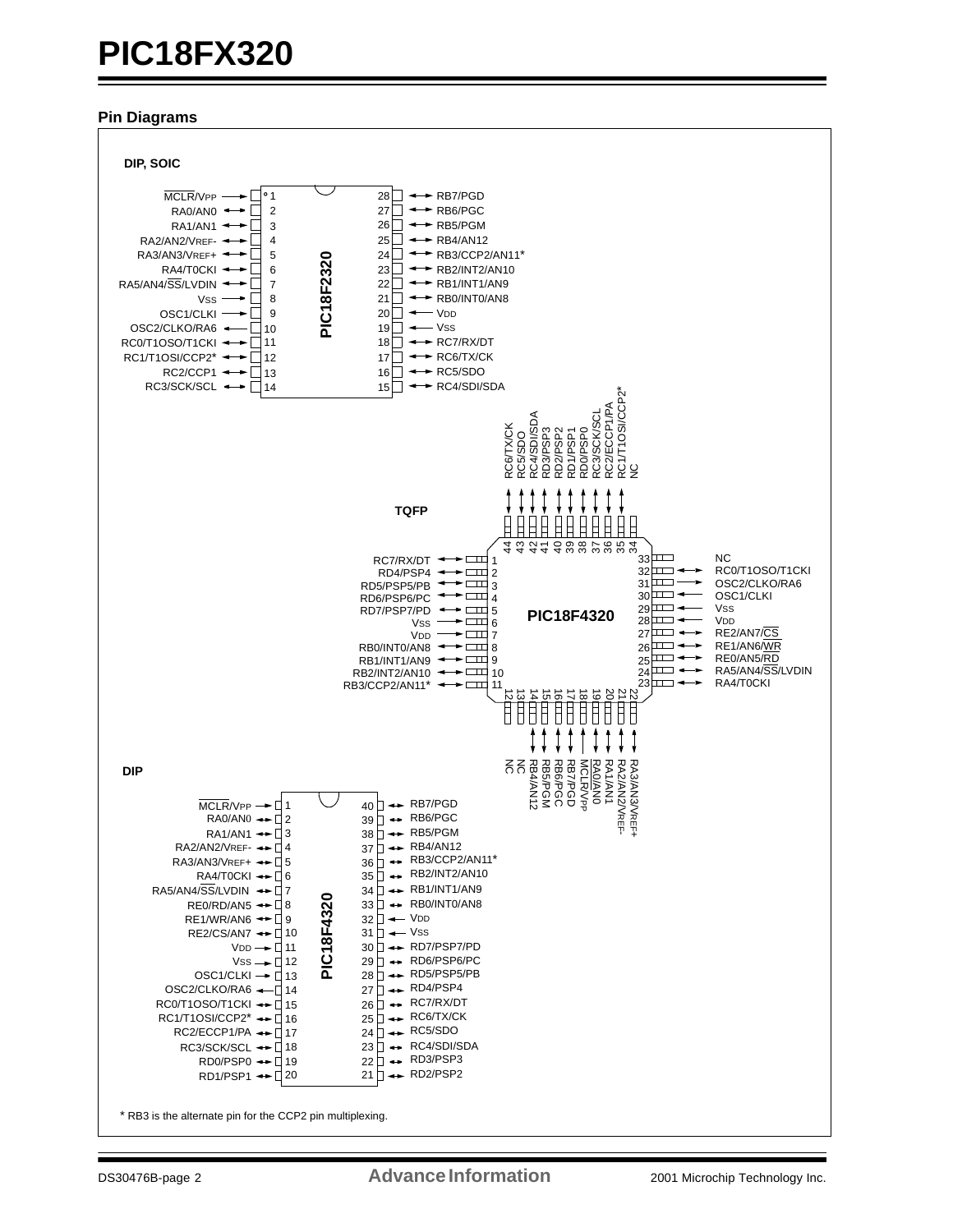#### **Note the following details of the code protection feature on PICmicro® MCUs.**

- The PICmicro family meets the specifications contained in the Microchip Data Sheet.
- Microchip believes that its family of PICmicro microcontrollers is one of the most secure products of its kind on the market today, when used in the intended manner and under normal conditions.
- There are dishonest and possibly illegal methods used to breach the code protection feature. All of these methods, to our knowledge, require using the PICmicro microcontroller in a manner outside the operating specifications contained in the data sheet. The person doing so may be engaged in theft of intellectual property.
- Microchip is willing to work with the customer who is concerned about the integrity of their code.
- Neither Microchip nor any other semiconductor manufacturer can guarantee the security of their code. Code protection does not mean that we are guaranteeing the product as "unbreakable".
- Code protection is constantly evolving. We at Microchip are committed to continuously improving the code protection features of our product.

If you have any further questions about this matter, please contact the local sales office nearest to you.

Information contained in this publication regarding device applications and the like is intended through suggestion only and may be superseded by updates. It is your responsibility to ensure that your application meets with your specifications. No representation or warranty is given and no liability is assumed by Microchip Technology Incorporated with respect to the accuracy or use of such information, or infringement of patents or other intellectual property rights arising from such use or otherwise. Use of Microchip's products as critical components in life support systems is not authorized except with express written approval by Microchip. No licenses are conveyed, implicitly or otherwise, under any intellectual property rights

#### **Trademarks**

The Microchip name and logo, the Microchip logo, PIC, PICmicro, PICMASTER, PICSTART, PRO MATE, KEELOQ, SEEVAL, MPLAB and The Embedded Control Solutions Company are registered trademarks of Microchip Technology Incorporated in the U.S.A. and other countries.

Total Endurance, ICSP, In-Circuit Serial Programming, Filter-Lab, MXDEV, microID, FlexROM, fuzzyLAB, MPASM, MPLINK, MPLIB, PICC, PICDEM, PICDEM.net, ICEPIC, Migratable Memory, FanSense, ECONOMONITOR, Select Mode and microPort are trademarks of Microchip Technology Incorporated in the U.S.A.

Serialized Quick Term Programming (SQTP) is a service mark of Microchip Technology Incorporated in the U.S.A.

All other trademarks mentioned herein are property of their respective companies.

© 2001, Microchip Technology Incorporated, Printed in the U.S.A., All Rights Reserved.





Microchip received QS-9000 quality system certification for its worldwide headquarters, design and wafer fabrication facilities in Chandler and Tempe, Arizona in July 1999. The Company's quality system processes and procedures are QS-9000 compliant for its PICmicro® 8-bit MCUs, KEELOQ® code hopping devices, Serial EEPROMs and microperipheral products. In addition, Microchip's quality system for the design and manufacture of development systems is ISO 9001 certified.